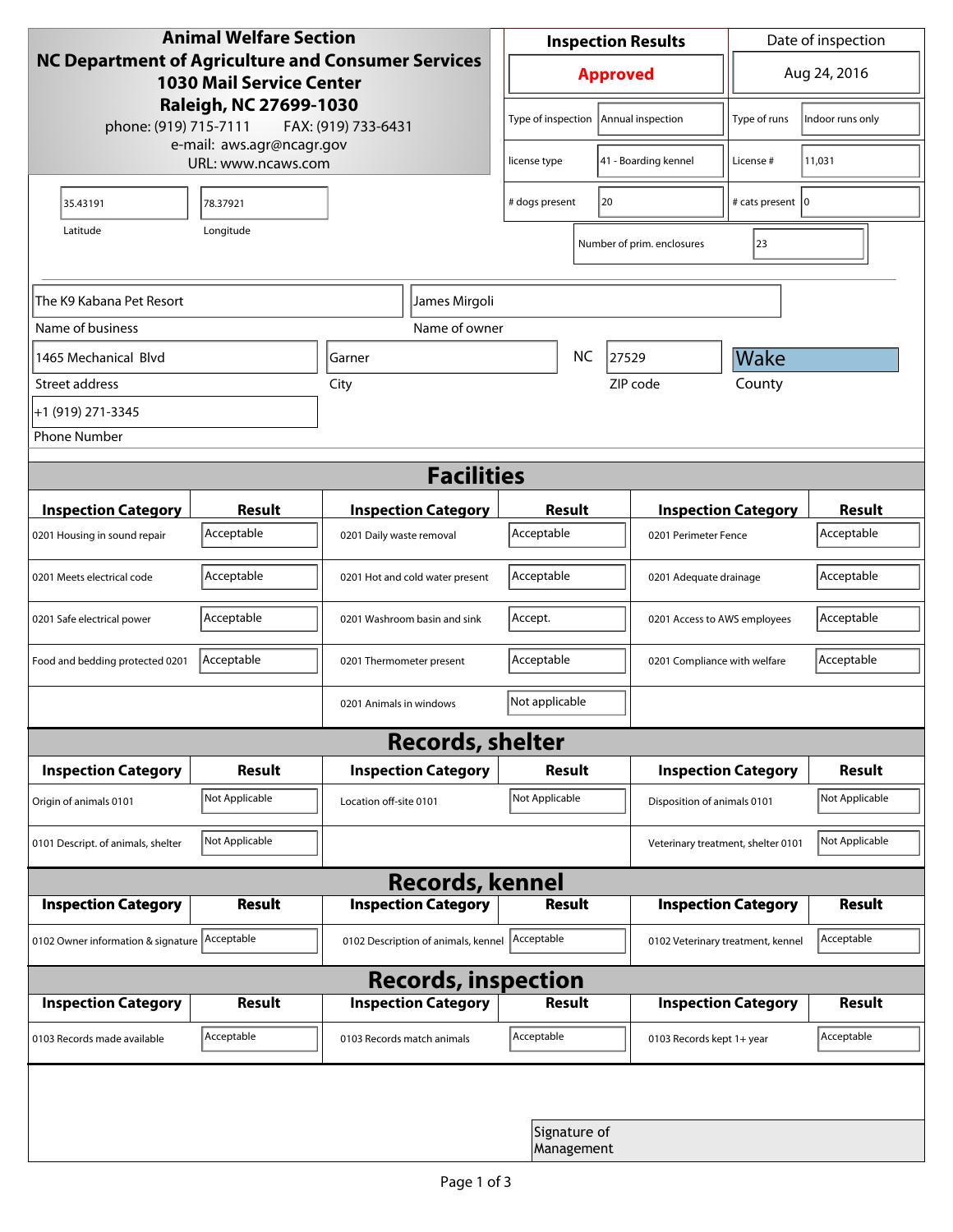| <b>Animal Welfare Section, NCDA&amp;CS</b> |                |                                                  | <b>Inspection Results</b>  |                                     | Date of inspection |                |  |  |
|--------------------------------------------|----------------|--------------------------------------------------|----------------------------|-------------------------------------|--------------------|----------------|--|--|
| Inspection Report, continued               |                |                                                  | <b>Approved</b>            |                                     | Aug 24, 2016       |                |  |  |
|                                            |                |                                                  |                            |                                     |                    | <b>NC</b>      |  |  |
| The K9 Kabana Pet Resort                   |                | James Mirgoli                                    |                            | Garner                              |                    |                |  |  |
| <b>Indoor facilities</b>                   |                |                                                  |                            |                                     |                    |                |  |  |
| <b>Inspection Category</b>                 | Result         | <b>Inspection Category</b>                       | Result                     | <b>Inspection Category</b>          |                    | <b>Result</b>  |  |  |
| 0202 Ambient temperature, indoor           | Acceptable     | 0202 Ventilation, indoor                         | Acceptable                 | Acceptable<br>0202 Lighting, indoor |                    |                |  |  |
| 0202 Imperv./Sanitary surf., indoor        | Not Acceptable | 0202 Drainage, indoor                            | Acceptable                 |                                     |                    |                |  |  |
|                                            |                | <b>Outdoor facilities</b>                        |                            |                                     |                    |                |  |  |
| <b>Inspection Category</b>                 | Result         | <b>Inspection Category</b>                       | Result                     | <b>Inspection Category</b>          |                    | Result         |  |  |
| 0203 Impervious surfaces, outdoor          | Not Applicable | 0203 Housing, 1 per animal                       | Not Applicable             | 0203 Protection from elements       |                    | Not Applicable |  |  |
| 0203 Owner advised, outdoor                | Not Applicable | 0203 Drainage, outdoor                           | Not Applicable             |                                     |                    |                |  |  |
|                                            |                | <b>Primary enclosures</b>                        |                            |                                     |                    |                |  |  |
| <b>Inspection Category</b>                 | Result         | <b>Inspection Category</b>                       | Result                     | <b>Inspection Category</b>          |                    | Result         |  |  |
| 0204 Drainage prev. cross contam.          | Not Acceptable | 0204 Fence height >= 5 feet                      | Acceptable                 | 0204 1:10 ratio, person: human      |                    | Not Applicable |  |  |
| 0204 Surf. impervious to moisture          | Acceptable     | 0204 Enclosure is escape proof                   | Acceptable                 | 0204 Cats, $>=$ 4 sq. ft. / adult   |                    | Not Applicable |  |  |
| 0204 Prevent contact with wood             | Acceptable     | 0204 Solid resting surface                       | Acceptable                 | 0204 Cats, $<= 12$ / enclosure      |                    | Not Applicable |  |  |
| 0204 Enclosures in sound repair            | Not Acceptable | 0204 Cats, raised resting surface                | Not Applicable             | 0204 Cats, 1 litter pan / 3 adults  |                    | Not Applicable |  |  |
| 0204 Size of enclosure                     | Acceptable     | 0204 Dogs, supervision if > 4                    | Acceptable                 |                                     |                    |                |  |  |
|                                            |                | <b>Feeding</b>                                   |                            |                                     |                    |                |  |  |
| <b>Inspection Category</b>                 | Result         | <b>Inspection Category</b>                       | Result                     | <b>Inspection Category</b>          |                    | Result         |  |  |
| 0205 Feeding, 1x / day, adult              | Acceptable     | 0205 Feeding, 1 bowl / adult                     | Acceptable                 | 0205 Feeding, commercial food       |                    | Acceptable     |  |  |
| 0205 Feeding, bowl in good repair          | Acceptable     | 0205 Feeding, quality food                       | Acceptable                 | 0205 Feeding, bowl is protected     |                    | Acceptable     |  |  |
| 0205 Feeding, 2x / day, young              | Acceptable     |                                                  |                            |                                     |                    |                |  |  |
|                                            |                | <b>Watering</b>                                  |                            |                                     |                    |                |  |  |
| <b>Inspection Category</b>                 | <b>Result</b>  | <b>Inspection Category</b>                       | Result                     |                                     |                    |                |  |  |
| 0206 Watering, continuous access           | Acceptable     | 0206 Watering, bowl in good repair               | Acceptable                 |                                     |                    |                |  |  |
|                                            |                | Sanitation/Employees/Classification & Separation |                            |                                     |                    |                |  |  |
| <b>Inspection Category</b>                 | <b>Result</b>  | <b>Inspection Category</b>                       | Result                     | <b>Inspection Category</b>          |                    | Result         |  |  |
| 0207 Waste removal 2x / day                | Acceptable     | 0207 Grounds overgrown                           | Acceptable                 | 0207 Young given social interact.   |                    | Not Applicable |  |  |
| 0207 Animals removed while clean           | Acceptable     | 0207 Pest Control                                | Acceptable                 | 0207 Species separated              |                    | Acceptable     |  |  |
|                                            |                |                                                  | Signature of<br>Management |                                     |                    |                |  |  |